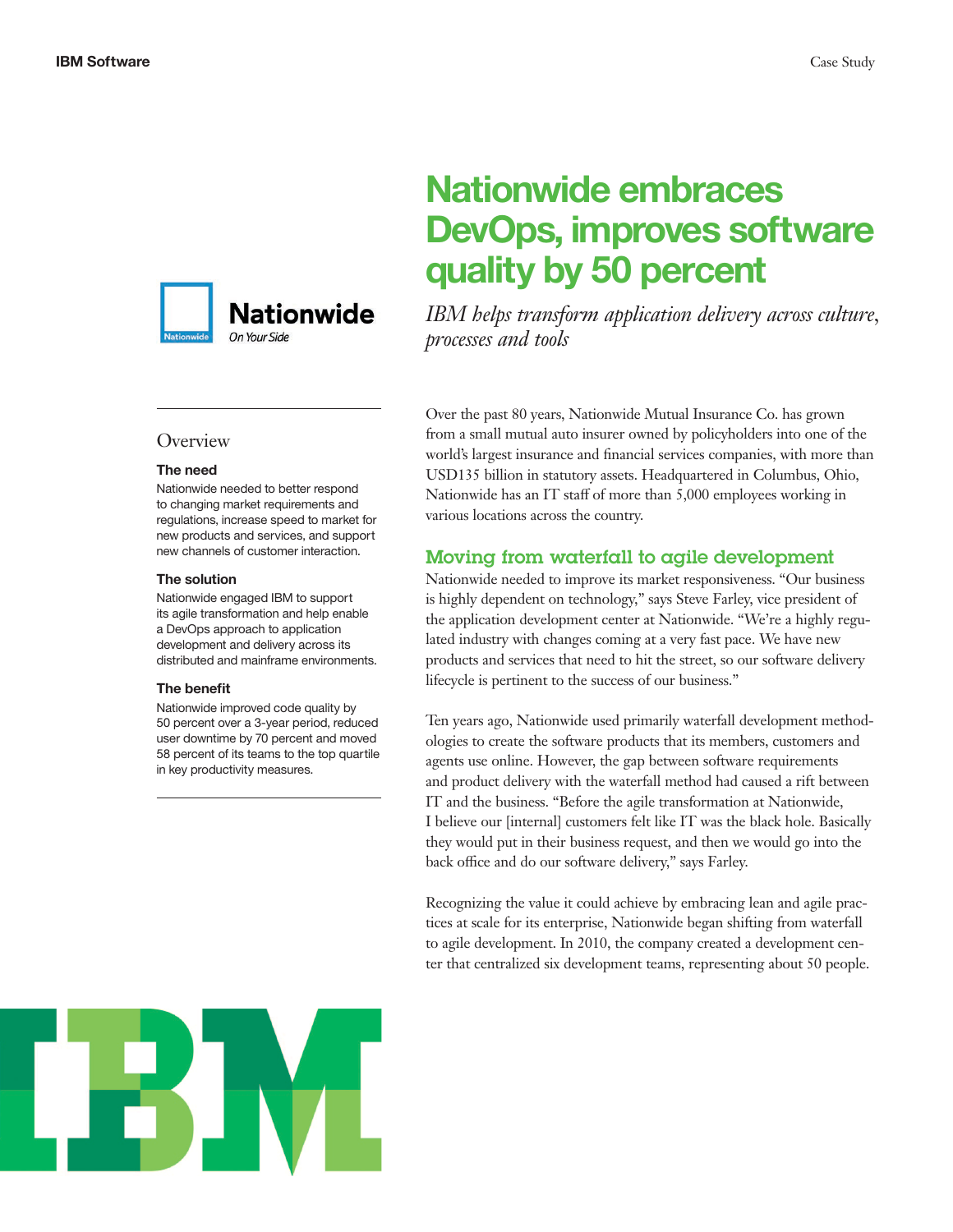*"This [solution] allows us to be more agile as a business and more responsive to our customers. This has led to improved quality by 50 percent and reduced system downtime by 70 percent over the last three years."*

—Steve Farley, vice president, application development center, Nationwide Mutual Insurance Co.

At the center, the business demonstrated early success with agile methods by improving from eight defects per release and 60 percent on-time delivery to one defect per release and 90 percent on-time delivery. The development center has since expanded to 32 teams across two cities, and it expects to double in the next two years.

# Embracing a DevOps culture of collaboration and agility

Nationwide has operationalized agile practices across IT, lines of business and the entire delivery lifecycle, as well as across technology domains that include the existing mainframe, distributed systems and business intelligence data solutions. Using a DevOps approach, Nationwide can now perform continuous integration of its code and continuous deployment into its development environment several times a day. Teams can also perform acceptance testing of customer requirements in the same iteration with development. And they can show the customer, in near-real time, what developers are producing. This almost immediate feedback helps ensure that what's being produced is going to meet the customer's needs.

To support collaboration, Nationwide organically forms cross-functional teams that sit together physically at pods, comprising members from the business and multiple IT disciplines, including development and infrastructure. "We're more agile as a business and more responsive to our customers. Collaboration has become an expected part of our culture and is built into our office space and practices," says Farley. "We embrace change and we know that we will not know all the answers at the beginning of the software delivery lifecycle."

"The more agile we can be, from an IT perspective, the more agile I think the business can be, in terms of going from idea development to actually being able to deploy a product that's in use by our customers," says Carmen DeArdo, a director and application development leader at Nationwide. Using the DevOps approach, Nationwide has achieved increases in productivity, along with improved software quality. According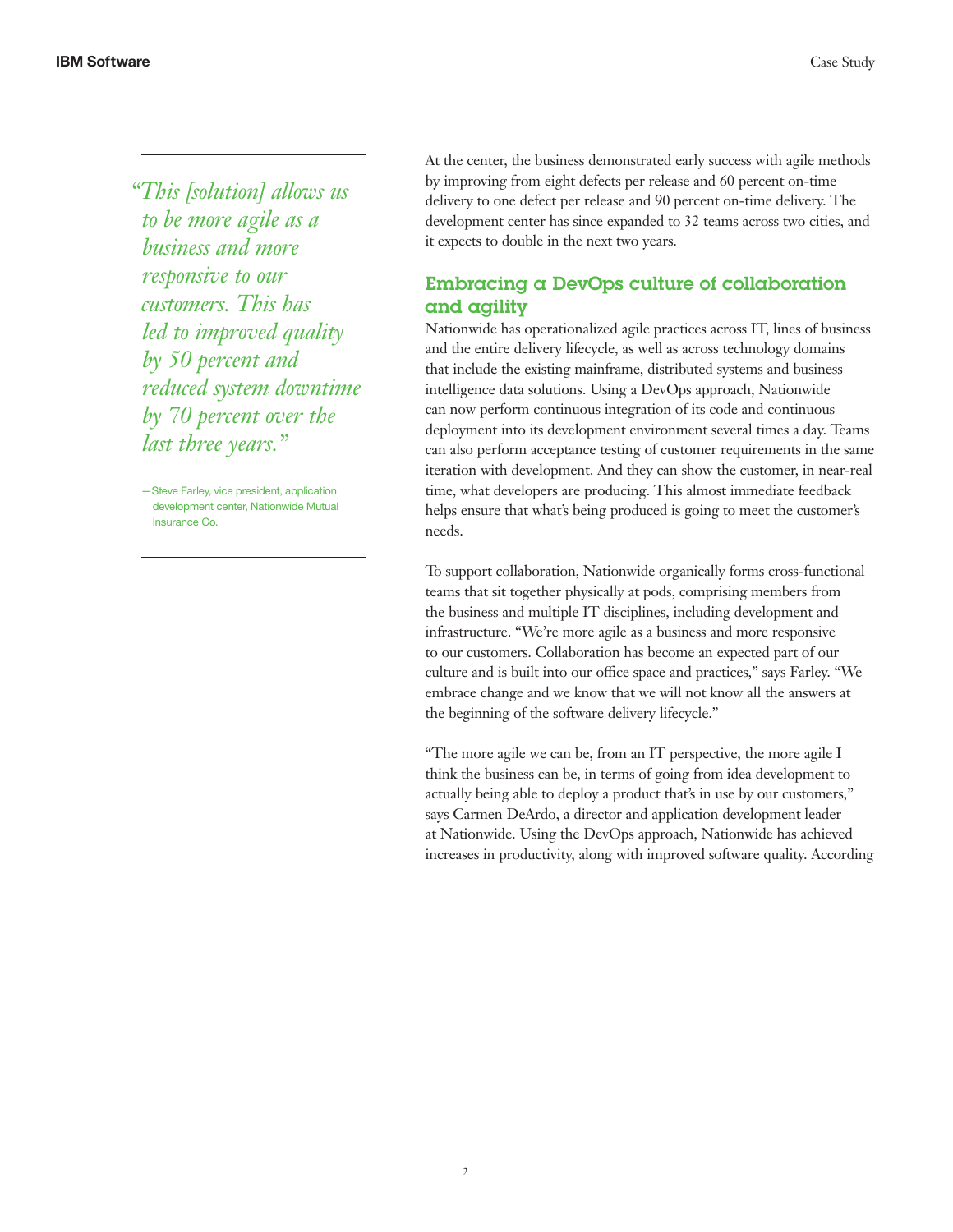## Solution components

#### **Software**

- IBM® Rational® Asset Analyzer
- IBM Rational Developer for System z® • IBM Rational Development and Test
- Environment for System z • IBM Rational Requirements Composer
- IBM Rational Team Concert™

#### **Services**

• IBM Software Services for Rational

*"The more agile we can be, from an IT perspective, the more agile I think the business can be, in terms of going from idea development to actually being able to deploy a product that's in use by our customers."*

—Carmen DeArdo, director and application development leader, Nationwide Mutual Insurance Co.

to Farley, careful measurement is the key to the DevOps approach at Nationwide. "We commit to build targets and then we measure against them. And we do it transparently," he says.

# Using continuous delivery to facilitate mainframe development

After achieving a measure of success with the DevOps approach for its distributed teams, Nationwide rolled out the solution to its mainframe teams as well. "One of our priorities is to take some of the things we've learned with the Java technologies and apply [them] to mainframe," says DeArdo. "Initially, when [we] started talking about continuous integration and deployment on mainframes, I got some strange looks. But now as people see the success we've had, and some of the tools and capabilities that are available, we have the ability to create the same kind of development environment, and get the same concepts of continuous integration and continuous deployment. We absolutely can get those same advantages from a mainframe perspective."

Nationwide has found that this approach invigorates mainframe developers by letting them see improvements in the way they do things, which then engages them and makes them more productive. The newly invigorated mainframe teams have helped Nationwide infuse new talent into these technologies. Nationwide uses pairing to help boost employee productivity. The company pairs Eclipse-based developers with mainframe experts to further collaboration and enhance skills.

# Using IBM software to support the application delivery transformation

Nationwide has embraced several software development practices and tools from IBM in its DevOps approach. For example, the business uses IBM® Rational® Requirements Composer, IBM Rational Team Concert™ and IBM Rational Asset Analyzer software to manage application workloads and provide collaboration capabilities. It also uses a suite of modernization products, including IBM Rational Developer for System z® and IBM Rational Development and Test Environment for System z software.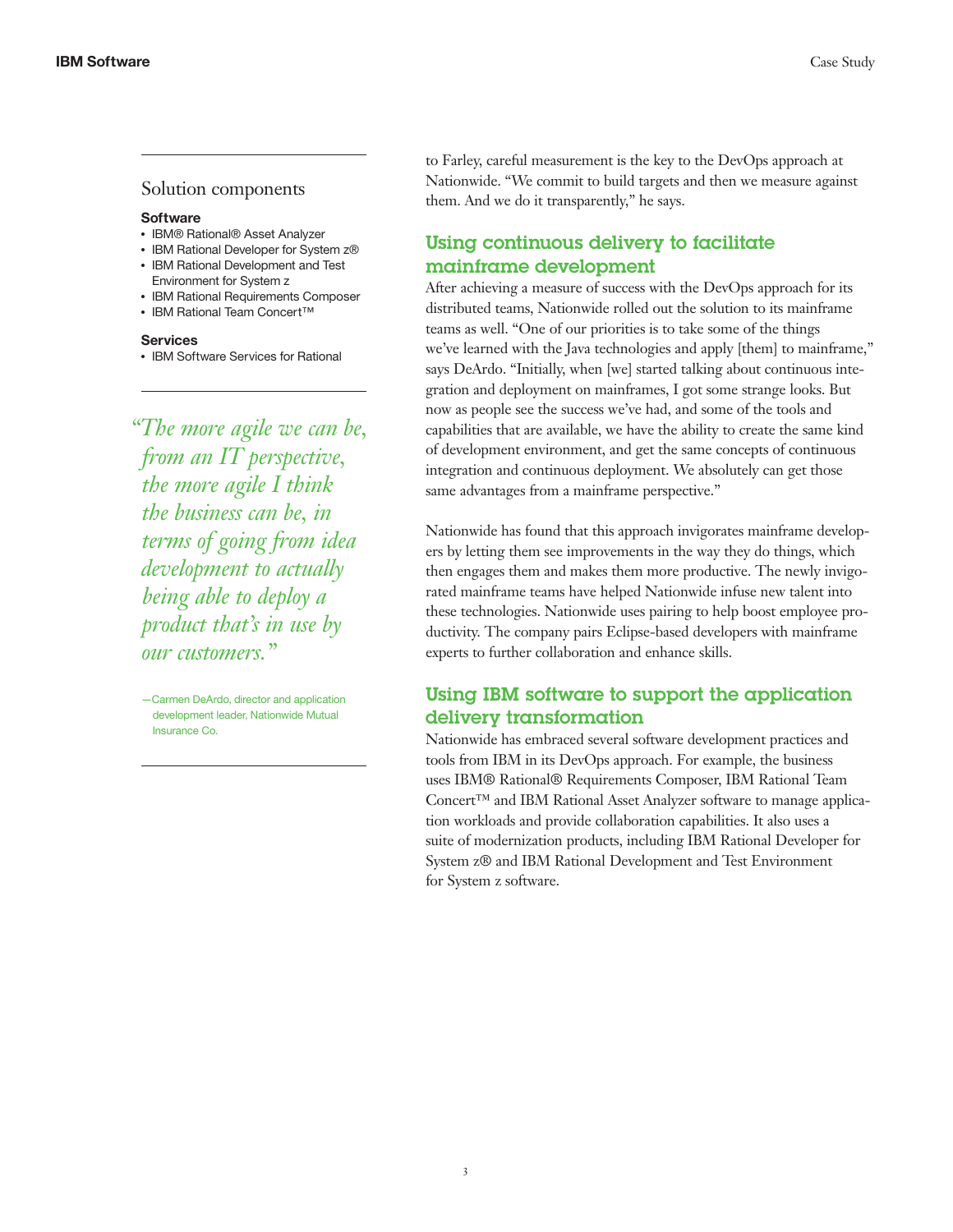"Our ability to work with IBM across that heterogeneous set of tools, across the lifecycle, allows us to look holistically at the tools together, what's the best architecture, what's the best approach, in order to meet our goals of high quality, high productivity and delivery for our customers," says DeArdo.

Using the Rational Requirements Composer software, the company can clearly establish its requirements. Teams can define a high-level requirement and then break it down into smaller software requirements, which staff members then load into the Rational Team Concert software. Using these applications, Nationwide can build traceability from its test cases back to its requirements, helping ensure that the software they're going to build meets the needs of those who are going to use it.

Applying these concepts to the mainframe team required a cultural change. By allowing the mainframe developers to build momentum and provide feedback, they embraced agile principles and incorporated them into their everyday tasks. Rational Development and Test Environment for System z software gives developers their own independent environment and supports repeatable testing. The application has helped developers become more productive and produce higher-quality code.

## Achieving benefits and gaining recognition

The DevOps approach has transformed software development at Nationwide. "Some of the specific outcomes that we've seen are higher productivity and higher quality. It's not uncommon to develop code that, when we deliver it to system test, has zero defects," says DeArdo. Fifty-eight percent of the Nationwide teams are in the top quartile of the industry based on lines of code produced. The company has improved software quality by 50 percent over the last three years, and it has reduced user downtime by 70 percent.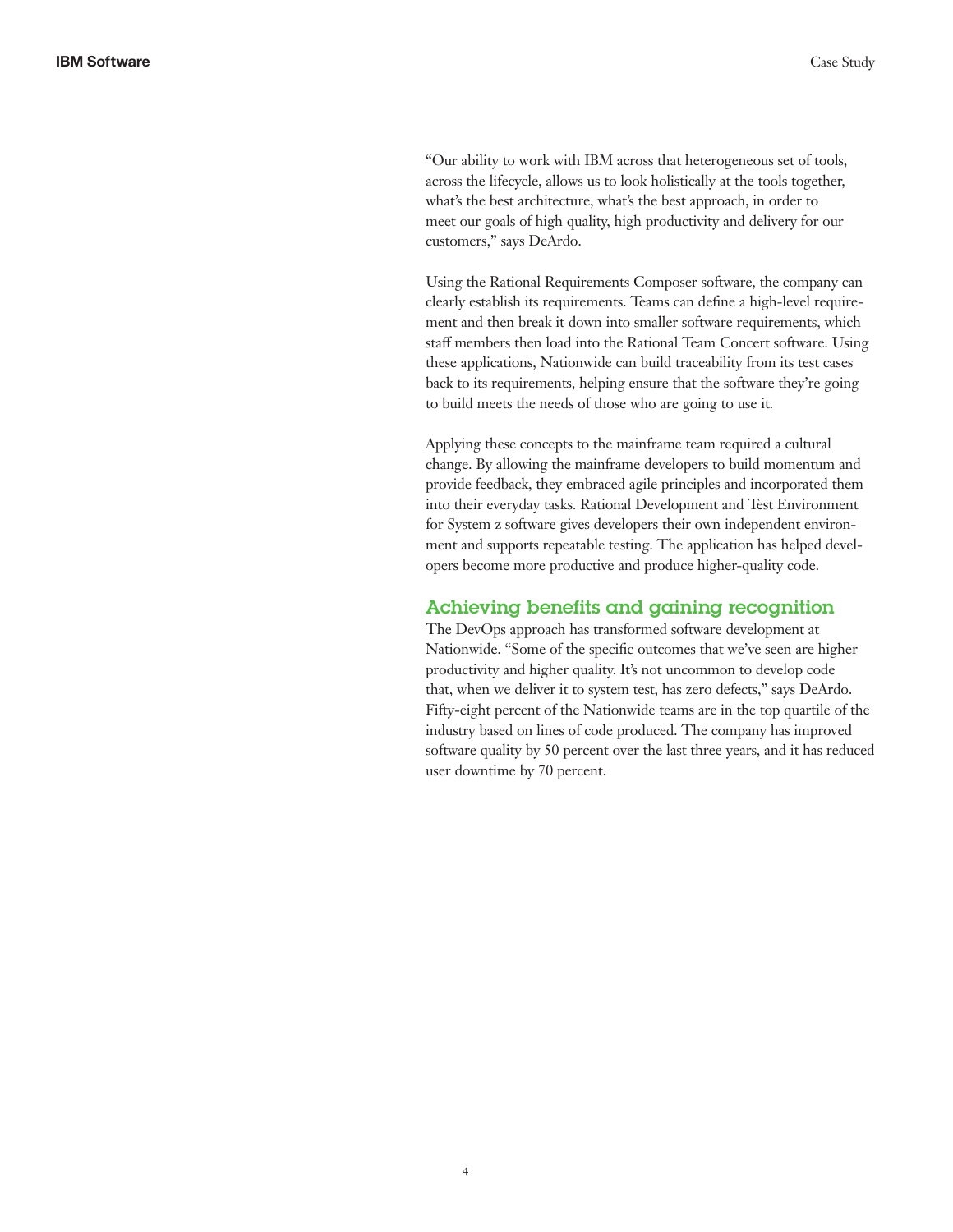Outside organizations have recognized Nationwide's achievements. Nationwide is one of the first agile at scale organizations to achieve a Capability Maturity Model Integration (CMMI) Level 3 rating. Further, the company's Des Moines, Iowa, development center won a 2013 Iowa technology award for best use of technology.

"We know that as we move forward, things are going to happen more frequently, more rapidly," says DeArdo. "The need for change is going to become more, not less, and that IT component, which is an essential element of delivering value to our customers, has to be able to keep up. It has to drive that ability to be agile for us to be successful, and do what we want to do, which is protect the things that are most important to our customers."

Nationwide plans to continue to expand its DevOps approach, use of agile methods and adoption of IBM products and know-how. The company intends to operationalize lean functions in other IT practices that include call center support for IT, software maintenance, and incident and problem management. "At Nationwide, we use IBM as a partner to show us the way, to teach us where industry practices are evolving and going, but also help us at the grass-roots level to implement the services that we acquire from IBM," says Farley.

### About the IBM DevOps approach

The DevOps approach is an enterprise capability for continuous software delivery that helps enable organizations to seize market opportunities, respond more rapidly to customer feedback, and balance speed, cost, quality and risk. By offering the right approach for incremental adoption, the IBM DevOps solution helps organizations deliver a differentiated and engaging customer experience, achieve quicker time to value and gain increased capacity to innovate. The DevOps solution uses an open-standards-based platform and a continuous feedback loop across the delivery process, and it's designed to integrate into existing heterogeneous lifecycle environments to deliver value more quickly.